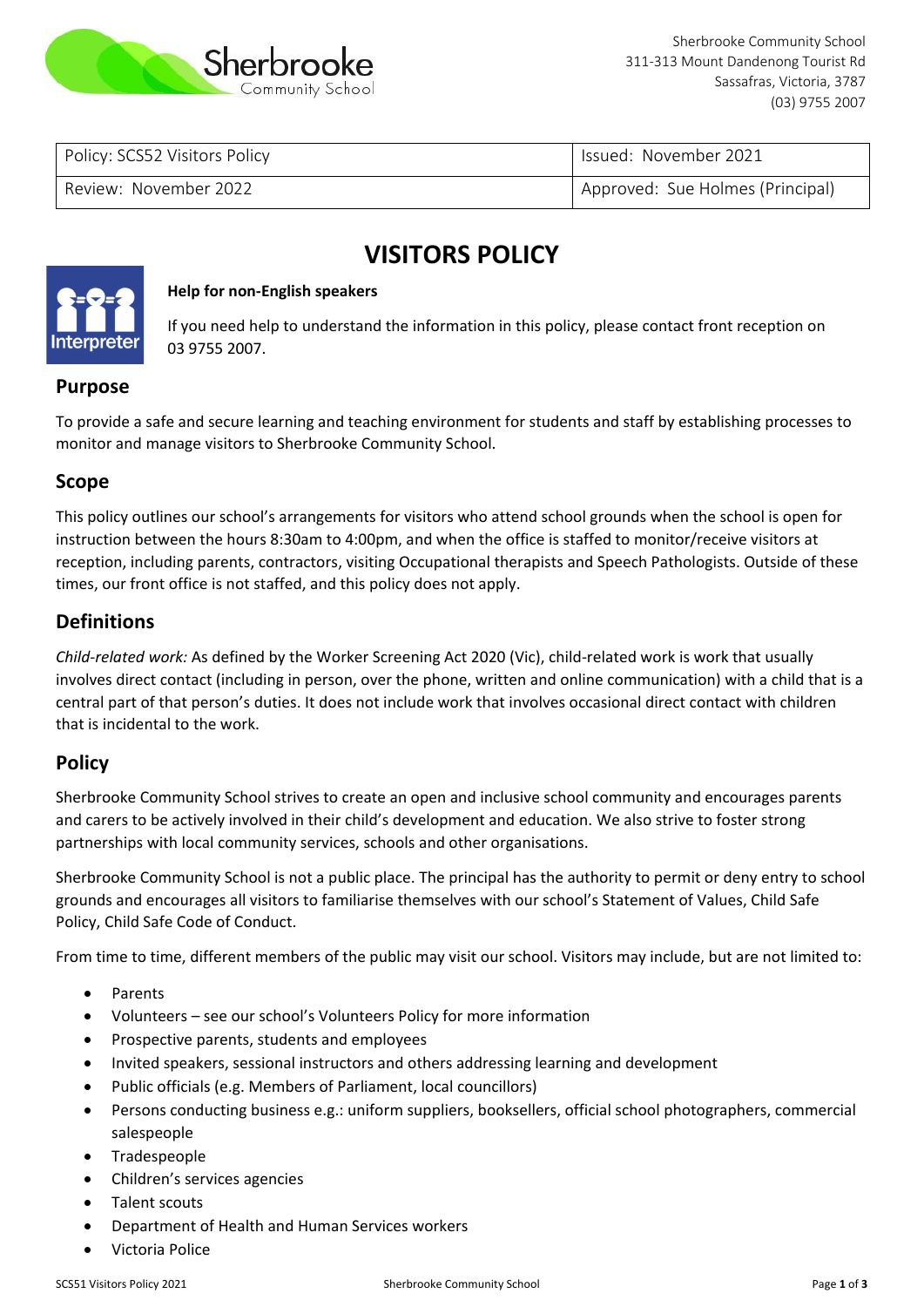

- Persons authorised to enter school premises (e.g., Worksafe inspectors, health officers etc)
- Other Department of Education and Training staff (including allied health staff) or contractors
- NDIS therapists or other allied health or health practitioners

# **Sign-In Procedures**

All visitors to Sherbrooke Community School are required to report to the school office on arrival (see exceptions below in relation to parents/carers).

Visitors must:

- Sign into the compass visitor machine in the front office.
- Provide proof of identification to office staff upon request.
- Produce evidence of their valid Working with Children Clearance where required by this policy (see below)
- Wear a visitor's [lanyard/name tag] at all times.
- Follow instruction from school staff and abide by all relevant school policies relating to appropriate conduct on school grounds including Child Safety Code of Conduct, Respect for School Staff, Statement of Values as well as Department policies such as the [Sexual Harassment Policy](https://www2.education.vic.gov.au/pal/sexual-harassment/overview) and [Workplace Bullying Policy.](https://www2.education.vic.gov.au/pal/workplace-bullying/policy)
- Return to the office upon departure, sign out and return visitor's lanyard.
- Sherbrooke Community School will ensure that our school's Child Safety Code of Conduct is available and visible to visitors when they sign in.

## **COVID-19 Vaccination Information**

Under the directions issued by the Victorian Chief Health Officer, volunteers attending school to work are required to be vaccinated or provide evidence that they are medically excepted. Our school is required to collect, record and hold vaccination information from relevant visitors and volunteers to ensure they meet these requirements.

For further information on this process, refer to COVID-19 mandatory vaccinations for visitors, including advice on the type of information that schools are required to collect, record and hold, refer to:

• COVID-19 Vaccinations – [Visitors and Volunteers Working on School Sites](https://www2.education.vic.gov.au/pal/covid-19-vaccinations-visitors-volunteers/policy)

## **Requirements for visitors to produce a valid Working with Children Check card**

For Working with Children Check (WWC Check) and other suitability check requirements relating to parents/carers and other volunteers working with students please see our Volunteers Policy.

All visitors who are engaged in child-related work (see definition in Volunteers Policy or attached WWCC Flowchart) must have a valid WWC Check.

In some circumstances, visitors to Sherbrooke Community School who are not engaged in child-related work will also be required to produce a valid WWC Check depending on the particular circumstances of their visit. For example, Sherbrooke Community School will require a valid WWC Check for:

- **visitors who will be working regularly with children** during the time they are visiting, even though direct contact with children is not a central part of their normal duties**.**
- **visitors (e.g., contractors),** who will regularly be performing work at the school and in circumstances where they will be performing their work in an area where they will be unsupervised and around children.

Further background checks, including references, may also be requested at the discretion of the principal.

Visitors who will be working in areas away from students (e.g., a visiting auditor who will be located in the front office with administration staff) or who will be supervised and accompanied by a staff member during their visit (e.g.